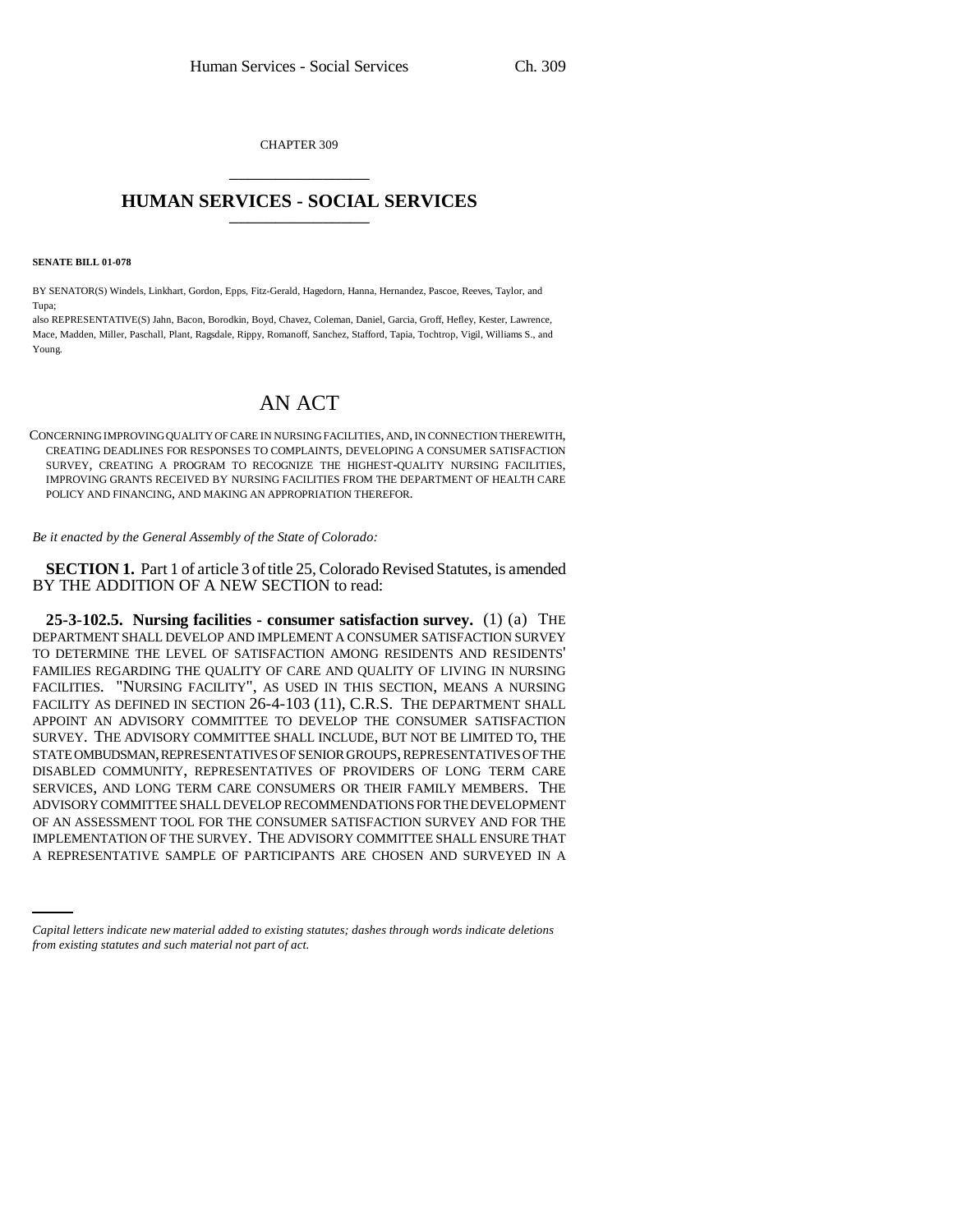## Ch. 309 Human Services - Social Services

MANNER THAT WILL YIELD ACCURATE AND USEFUL RESULTS. THE DEPARTMENT SHALL ENSURE THAT EVERY NURSING FACILITY LICENSED BY THE DEPARTMENT PARTICIPATES IN THE ASSESSMENT OF CONSUMER SATISFACTION; EXCEPT THAT ANY NURSING FACILITY THAT ACCEPTS EXCLUSIVELY PRIVATE PAY RESIDENTS SHALL NOT BE REQUIRED TO PARTICIPATE. INFORMATION ABOUT RESULTS OF THE MOST RECENT CONSUMER SATISFACTION SURVEY AND HOW SUCH SURVEY WAS CONDUCTED SHALL BE INCLUDED BY THE FACILITY IN ALL INFORMATIONAL MATERIALS PROVIDED TO PERSONS WHO INQUIRE ABOUT THE FACILITY. THE DEPARTMENT SHALL MAKE THE RESULTS OF CONSUMER SATISFACTION SURVEYS AVAILABLE TO THE PUBLIC.

(b) THE CONSUMER SATISFACTION SURVEY SHALL BE EASY TO UNDERSTAND SO THAT EACH RESIDENT OR RESIDENT'S FAMILY MEMBER OR REPRESENTATIVE WHO PARTICIPATES MAY FILL OUT THE SURVEY UNASSISTED; EXCEPT THAT THE DEPARTMENT OR ITS DESIGNATED REPRESENTATIVE MAY ASSIST A RESIDENT OR RESIDENT'S FAMILY WITH FILLING OUT THE SURVEY. NURSING FACILITY VOLUNTEERS AND EMPLOYEES SHALL BE PROHIBITED FROM ASSISTING PARTICIPANTS WITH THE COMPLETION OF THE SURVEY. THE NAMES OF THE PARTICIPANTS IN THE SURVEY SHALL BE KEPT CONFIDENTIAL, AND ALL SURVEYS SHALL BE RETURNED DIRECTLY TO THE DEPARTMENT.

(c) THE DEPARTMENT SHALL REPORT THE RECOMMENDATIONS OF THE ADVISORY COMMITTEE TO THE GENERAL ASSEMBLY BY JANUARY 15, 2002.

(d) THE DEPARTMENT SHALL ADMINISTER THE CONSUMER SATISFACTION SURVEY BASED ON THE RECOMMENDATIONS OF THE ADVISORY COMMITTEE IN ALL LICENSED NURSING FACILITIES THAT ARE REQUIRED TO PARTICIPATE IN ACCORDANCE WITH PARAGRAPH (a) OF THIS SUBSECTION (1). THE DEPARTMENT SHALL COMMENCE IMPLEMENTATION OF THE SURVEY ON OR BEFORE JULY 1, 2002, ON A THREE YEAR CYCLE WITH ONE-THIRD OF THE PARTICIPATING LICENSED NURSING FACILITIES COMPLETING THE INITIAL SURVEY IN ONE OF THE THREE YEARS. EACH PARTICIPATING LICENSED NURSING FACILITY SHALL PERFORM A NEW CONSUMER SATISFACTION SURVEY EVERY THREE YEARS THEREAFTER; EXCEPT THAT THE DEPARTMENT MAY REQUIRE, OR A PARTICIPATING LICENSED NURSING FACILITY MAY REQUEST, THAT A NEW CONSUMER SATISFACTION SURVEY BE PERFORMED MORE OFTEN IF CONDITIONS WARRANT. IF THE LICENSED NURSING FACILITY REQUESTS SUCH A SURVEY, THE DEPARTMENT SHALL PERFORM THE SURVEY IF THE LICENSED NURSING FACILITY PAYS THE DEPARTMENT FOR THE COSTS ASSOCIATED WITH PERFORMING THE SURVEY. A LICENSED NURSING FACILITY MAY COMMENT ON THE RESULTS OF A CONSUMER SATISFACTION SURVEY AND HAVE SUCH COMMENTS INCLUDED IN ANY PUBLICATION OR DISTRIBUTION OF THE RESULTS BY THE DEPARTMENT.

(2) (a) THE DEPARTMENT SHALL RESPOND TO A COMPLAINT FROM A NURSING FACILITY RESIDENT OR RESIDENT'S FAMILY MEMBER OR REPRESENTATIVE WITHIN FIVE WORKING DAYS AFTER RECEIPT OF THE COMPLAINT AND, FOR SIXTY DAYS AFTER THE DATE THE DEPARTMENT RECEIVED THE COMPLAINT, THE DEPARTMENT SHALL UPDATE THE COMPLAINANT ON THE STATUS OF THE COMPLAINT INVESTIGATION AT LEAST EVERY FOURTEEN DAYS UNTIL THE COMPLAINT IS RESOLVED AND AN INVESTIGATION IS FINALIZED. IF THE COMPLAINT IS NOT RESOLVED WITHIN SIXTY DAYS AFTER THE DATE THE DEPARTMENT RECEIVED THE COMPLAINT, THE DEPARTMENT SHALL CONTINUE TO UPDATE THE COMPLAINANT ON THE STATUS OF THE COMPLAINT EVERY THIRTY DAYS UNTIL THE COMPLAINT IS RESOLVED AND AN INVESTIGATION REPORT IS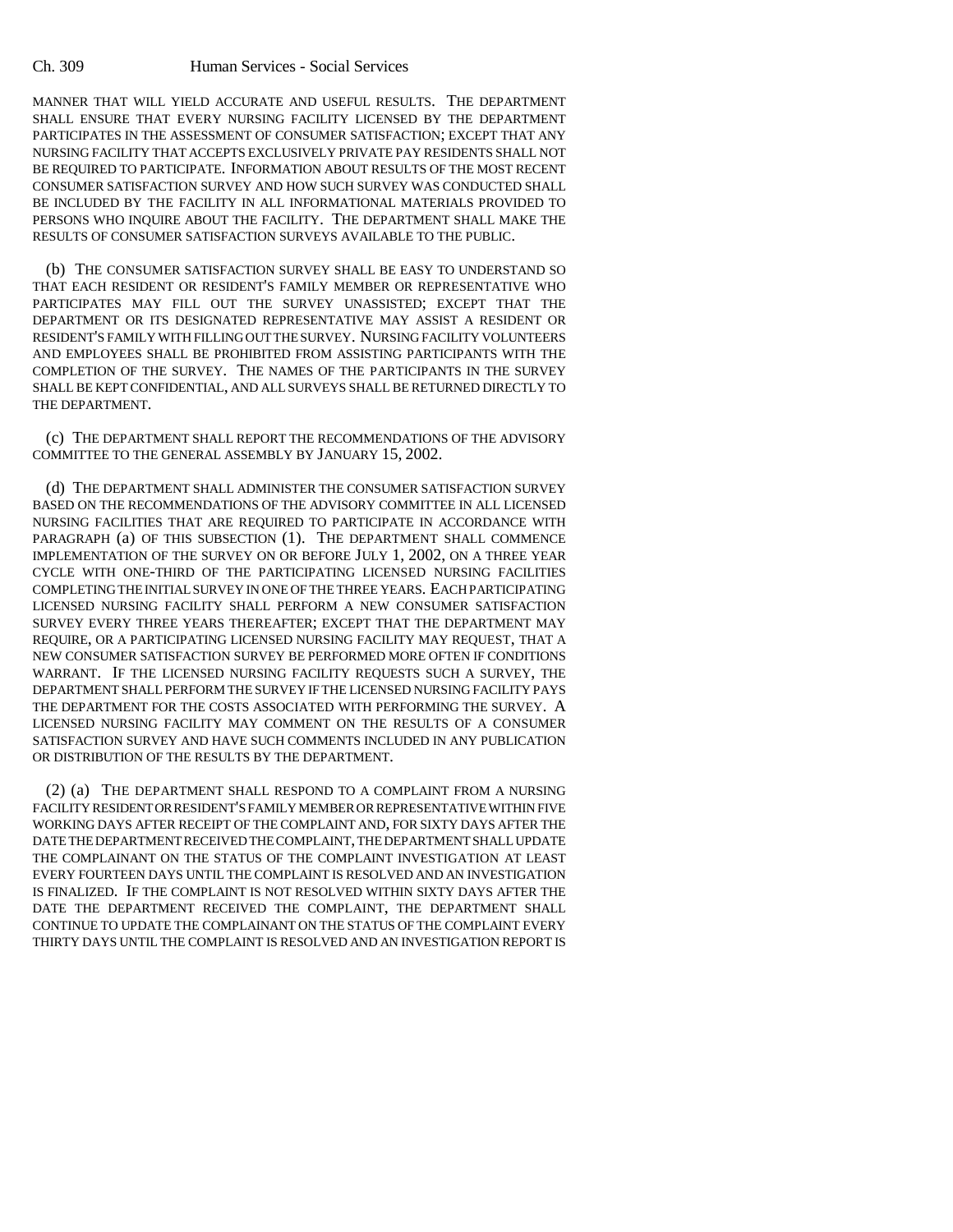RESOLVED AND AN INVESTIGATION IS FINALIZED. AT THE REQUEST OF THE COMPLAINANT, THE DEPARTMENT SHALL NOT MAINTAIN SUCH CONTACT.

(b) (I) THE STATE AND LOCAL LONG-TERM CARE OMBUDSMAN, ESTABLISHED PURSUANT TO ARTICLE 11.5 OF TITLE 26,C.R.S., IN COMPLIANCE WITH THE FEDERAL "OLDER AMERICANS ACT OF 1965", ("OMBUDSMAN") SHALL REFER TO THE STATE DEPARTMENT FOR INVESTIGATION AND RESOLUTION ALL COMPLAINTS RECEIVED BY THE OMBUDSMAN INVOLVING POSSIBLE LICENSURE VIOLATIONS IN NURSING HOMES THAT ARE EXCLUSIVELY PRIVATE PAY FACILITIES.

(II) INFORMATION ABOUT THE OMBUDSMAN, INCLUDING THE OMBUDSMAN'S ROLE IN DEALING WITH RESIDENT COMPLAINTS AND ALL CONTACT INFORMATION AND TELEPHONE NUMBERS FOR THE OMBUDSMAN, SHALL BE INCLUDED IN THE INFORMATION PROVIDED TO A RESIDENT UPON ADMISSION TO A FACILITY THAT IS NOT A PRIVATE PAY FACILITY.

**SECTION 2.** 26-4-410 (2) (c.5) (I), Colorado Revised Statutes, is amended, and the said 26-4-410 (2) is further amended BY THE ADDITION OF THE FOLLOWING NEW PARAGRAPHS, to read:

**26-4-410. Providers - nursing facility - nursing facility patient program improvement fund - reimbursement - maximum allowable - non-monetary incentive program - quality of care incentive payment program - legislative declaration - repeal.** (2) (c.5) (I) There is hereby established a quality of care incentive payment program for the purpose of encouraging improvement in the quality of care provided by nursing facility providers INCLUDING, BUT NOT LIMITED TO, IMPLEMENTATION OF THE CONSUMER SATISFACTION SURVEY IN ACCORDANCE WITH SECTION 26-4-410.3. The sum of all incentive payments made under the program shall be equal to the aggregate sum of payments made to all nursing facility providers under sub-subparagraph  $(B)$  of subparagraph  $(II)$  of paragraph  $(c)$  of this subsection (2). THE FIRST PAYMENT ANNUALLY FROM THE SOURCE OF FUNDS FOR THE PROGRAM SHALL BE MADE FOR THE STATE ADMINISTRATIVE OVERSIGHT OF THE CONSUMER SATISFACTION SURVEY CREATED IN SECTION 25-3-102.5, C.R.S., AND THE RESIDENT-CENTERED QUALITY IMPROVEMENT PROGRAM CREATED IN PARAGRAPH (c.7) OF THIS SUBSECTION (2). THE DEPARTMENT OF HEALTH CARE POLICY AND FINANCING, AFTER CONSULTING WITH THE DEPARTMENT OF HUMAN SERVICES AND THE DEPARTMENT OF PUBLIC HEALTH AND ENVIRONMENT, SHALL REFLECT IN ITS ANNUAL BUDGET SUBMISSION THE OFFSET FOR ADMINISTRATIVE COSTS FOR THE QUALITY OF CARE INCENTIVE PROGRAM.

(c.6) THE DEPARTMENT MAY RESEARCH AND DEVELOP A NONMONETARY INCENTIVE PROGRAM FOR NURSING FACILITY PROVIDERS. SUCH PROGRAM SHALL RECOGNIZE THOSE NURSING FACILITY PROVIDERS WHO ACHIEVE THE HIGHEST QUALITY-OF-CARE STANDARDS WITHIN THEIR FACILITIES.

(c.7) (I) THERE IS HEREBY ESTABLISHED A RESIDENT-CENTERED QUALITY IMPROVEMENT PROGRAM, WHICH SHALL BE KNOWN AS RESQUIP, FOR THE PURPOSE OF ENCOURAGING IMPROVEMENT IN THE QUALITY OF LIFE IN NURSING FACILITIES BY RESIDENT PARTICIPATION IN LIFE-ENRICHING ACTIVITIES THAT PROMOTE ENHANCED COMMUNICATION, BETTER UNDERSTANDING OF RESIDENT NEEDS AND SELF-DETERMINATION, AND BUILDING POSITIVE RELATIONSHIPS AND A SENSE OF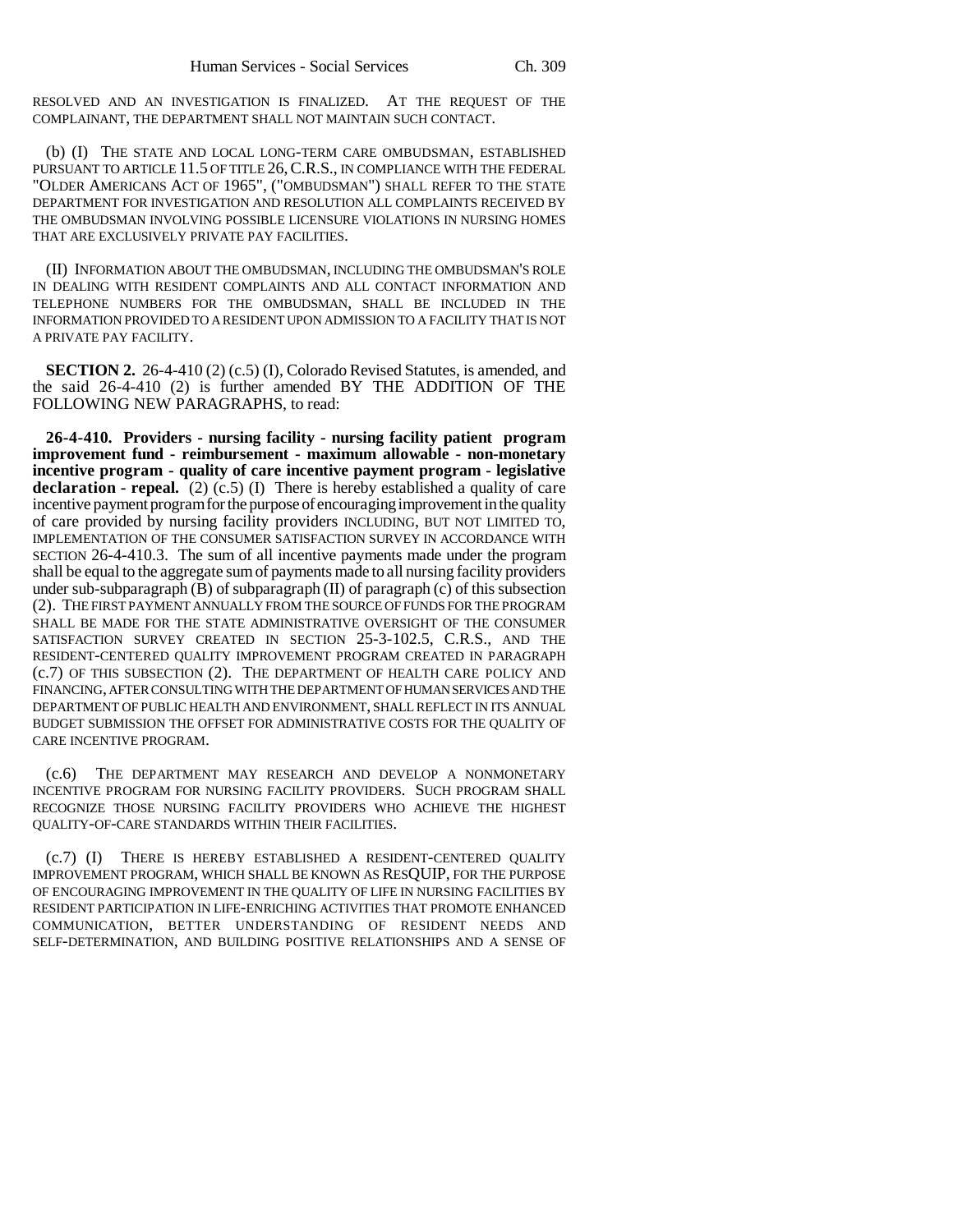COMMUNITY IN A NONTHREATENING ENVIRONMENT THAT PROVIDES AN ENCOURAGING AND ACCEPTING ATMOSPHERE.

(II) THE STATE DEPARTMENT SHALL ISSUE INCENTIVE PAYMENTS UNDER THE PROGRAM TO NURSING FACILITY PROVIDERS THAT MEET THE CRITERIA ESTABLISHED BY THE STATE DEPARTMENT BY RULE. A NURSING FACILITY PROVIDER MAY APPLY FOR AN INCENTIVE PAYMENT UNDER THE PROGRAM REGARDLESS OF WHETHER SUCH PROVIDER HAS QUALIFIED FOR AN INCENTIVE PAYMENT UNDER THE QUALITY OF CARE INCENTIVE PAYMENT PROGRAM ESTABLISHED PURSUANT TO PARAGRAPH (c.5) OF THIS SUBSECTION  $(2)$ .

(III) APPLICANTS FOR PROGRAM INCENTIVE PAYMENTS SHALL CLEARLY DEFINE A RESIDENT-CENTERED PROGRAM PROPOSAL PURSUANT TO RULES ESTABLISHED BY THE STATE DEPARTMENT. SUCH APPLICATION SHALL INCLUDE A REQUEST FOR A SPECIFIC PAYMENT AMOUNT. PROPOSALS AND REQUESTS FOR A SPECIFIC PAYMENT AMOUNT MAY INCLUDE DIRECT AND INDIRECT COSTS INCLUDING ENHANCED EDUCATION AND TRAINING FOR STAFF, HUMAN RESOURCE EXPENDITURES, AND OTHER ACTIVITIES THAT MAY ENCOURAGE IMPROVEMENT IN THE QUALITY OF LIFE OF RESIDENTS IN NURSING FACILITIES.

(IV) RULES ISSUED BY THE DEPARTMENT REGARDING THE INCENTIVE PAYMENT PROGRAM SHALL INCLUDE REQUIREMENTS FOR PARTICIPATION BY RESIDENTS OR FAMILY MEMBERS IN APPLICATIONS BY PROVIDERS.

(V) THE MONEYS AVAILABLE TO THE PROGRAM SHALL BE FIFTY PERCENT OF THE MONEYS ALLOWED FOR THE QUALITY OF CARE INCENTIVE PAYMENT PROGRAM. ANY MONEYS NOT AWARDED TO NURSING FACILITY PROVIDERS AT THE END OF EACH FISCAL YEAR SHALL BE RETURNED TO THE QUALITY OF CARE INCENTIVE PROGRAM.

(VI) THE STATE DEPARTMENT AND THE RESQUIP TEAM OF EACH NURSING CARE FACILITY THAT RECEIVES AN INCENTIVE PAYMENT SHALL CONDUCT AN EVALUATION OF THE PROPOSAL TO DEMONSTRATE PROGRAM AND FINANCIAL ACCOUNTABILITY, ON AT LEAST AN ANNUAL BASIS, TO ENSURE THAT THE PAYMENTS ARE SPENT ONLY ON THE IMPLEMENTATION OF THE PROPOSAL. THE COMPOSITION OF EACH RESQUIP TEAM SHALL BE ESTABLISHED BY RULE OF THE STATE DEPARTMENT. ANY PAYMENTS THAT ARE NOT SPENT ON THE PROPOSAL SHALL BE RETURNED TO THE STATE DEPARTMENT.

(VII) BEGINNING JULY 1, 2002, AND EACH JULY 1 THEREAFTER, THE DEPARTMENT SHALL REPORT ANNUALLY TO THE MEMBERS OF THE SENATE HEALTH, ENVIRONMENT, CHILDREN AND FAMILIES COMMITTEE AND THE HOUSE HEALTH, ENVIRONMENT, WELFARE, AND INSTITUTIONS COMMITTEE ON CONSUMER SATISFACTION SURVEYS AND OTHER FACILITY INFORMATION. FOR EACH NURSING FACILITY, THIS REPORT SHALL CONTAIN INFORMATION ON THE SURVEY RESULTS, NUMBER OF COMPLAINTS, AND THE NUMBER OF OCCURRENCES, THAT ARE REPORTED TO THE DEPARTMENT PURSUANT TO SECTION 25-1-124, C.R.S.

**SECTION 3.** 26-4-410 (2) (c.5) (II) (D), Colorado Revised Statutes, is amended, and the said 26-4-410 (2) (c.5) (II) is further amended BY THE ADDITION OF THE FOLLOWING NEW SUB-SUBPARAGRAPHS, to read: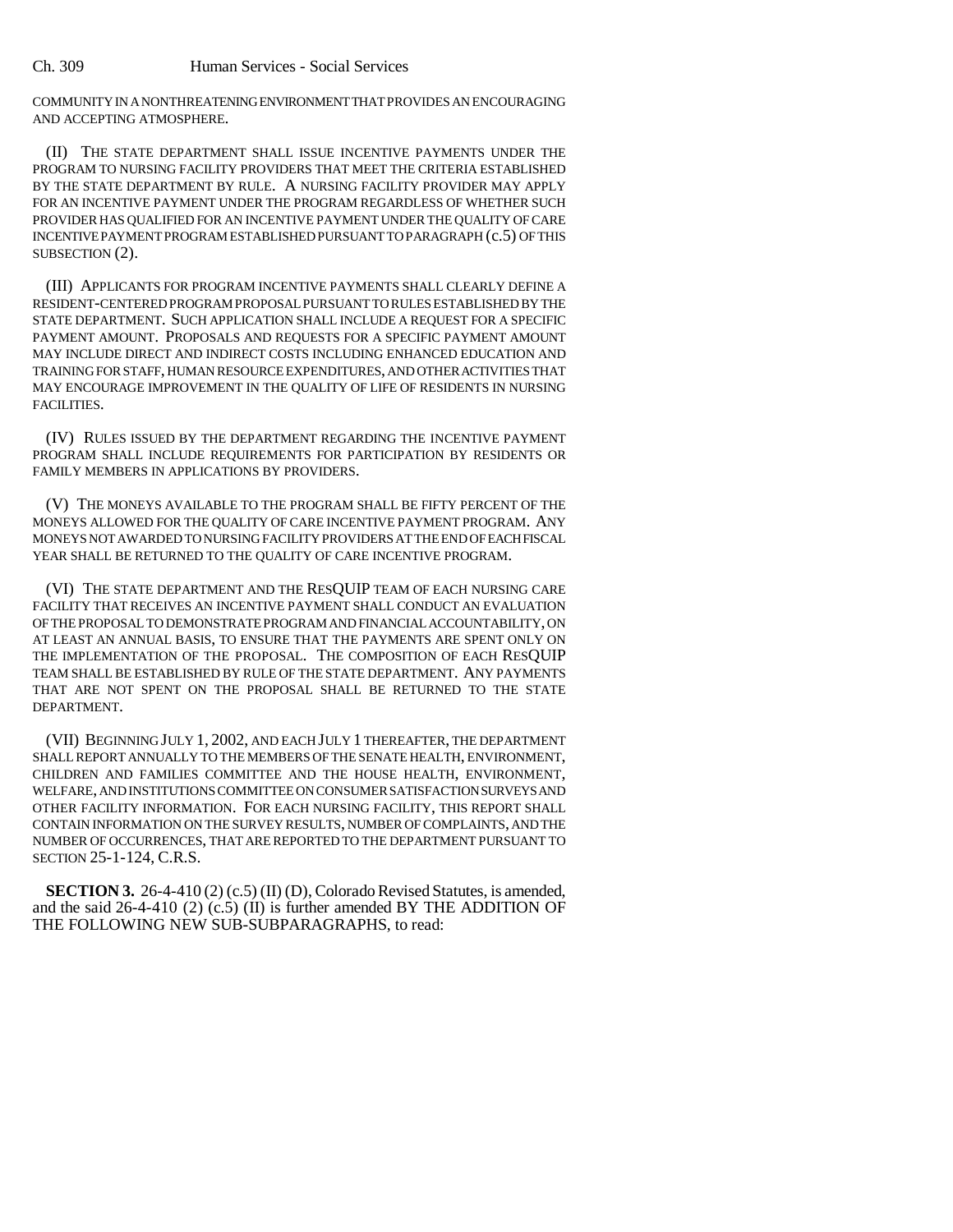**26-4-410. Providers - nursing facility - nursing facility patient program improvement fund - reimbursement - maximum allowable - quality of care incentive payment program - legislative declaration - repeal.** (2) (c.5) (II) Beginning January 1, 1995, the department shall issue incentive payments under the program to nursing facility providers that meet the criteria established by the department through rules and regulations. In determining which providers shall be eligible to receive incentive payments, the department shall consider the following factors:

(D) The resident care characteristics; and

(F) INSPECTION SURVEYS;

(G) EXPERTISE OF THE NURSING FACILITY STAFF PROVIDING CARE;

(H) CONSUMER SATISFACTION, INCLUDING HOW WELL EACH RESIDENT AND RESIDENT'S FAMILY MEMBERS OR REPRESENTATIVES ARE INFORMED ABOUT RESIDENT RIGHTS AND CHOICES;

(I) SATISFACTORY RESOLUTION OF COMPLAINTS;

(J) APPROPRIATE EQUIPMENT AND SUPPORT NEEDED TO ACHIEVE MAXIMUM FUNCTIONAL ABILITY OF RESIDENTS; AND

(K) SCREENING FOR DEINSTITUTIONALIZATION.

**SECTION 4.** 26-4-410 (2) (c.5), Colorado Revised Statutes, is amended BY THE ADDITION OF A NEW SUBPARAGRAPH to read:

**26-4-410. Providers - nursing facility - nursing facility patient program improvement fund - reimbursement - maximum allowable - quality of care incentive payment program - legislative declaration - repeal.** (2) (c.5) (II.5) AFTER DECEMBER 1, 2001, THE DEPARTMENT SHALL CONSIDER THE DEFINITIONS OF THE FACTORS LISTED IN SUBPARAGRAPH (II) OF THIS PARAGRAPH (c.5) DEVELOPED BY THE WORKING GROUP, CREATED IN SECTION 26-4-420, WHEN DETERMINING ELIGIBILITY TO RECEIVE INCENTIVE PAYMENTS.

**SECTION 5.** Part 4 of article 4 of title 26, Colorado Revised Statutes, is amended BY THE ADDITION OF A NEW SECTION to read:

**26-4-420. Nursing facilities - development of a survey and certification reform working group.** (1) (a) A TWELVE-MEMBER WORKING GROUP SHALL BE ESTABLISHED IN THE DEPARTMENT OF HEALTH CARE POLICY AND FINANCING. THE GOAL OF THE WORKING GROUP SHALL BE TO ASSIST THE DEPARTMENT OF HEALTH CARE POLICY AND FINANCING WITH DEVELOPING A DETAILED PROPOSAL TO REFORM THE CURRENT SURVEY AND CERTIFICATION PROCESS FOR NURSING FACILITIES TO ONE THAT INCREASES THE FOCUS ON CONTINUOUS PERFORMANCE IMPROVEMENT. THE MEMBERSHIP OF THE WORKING GROUP SHALL INCLUDE:

(I) ONE MEMBER SHALL BE A MEMBER OF THE SENATE APPOINTED BY THE PRESIDENT OF THE SENATE, AND ONE MEMBER SHALL BE A MEMBER OF THE HOUSE OF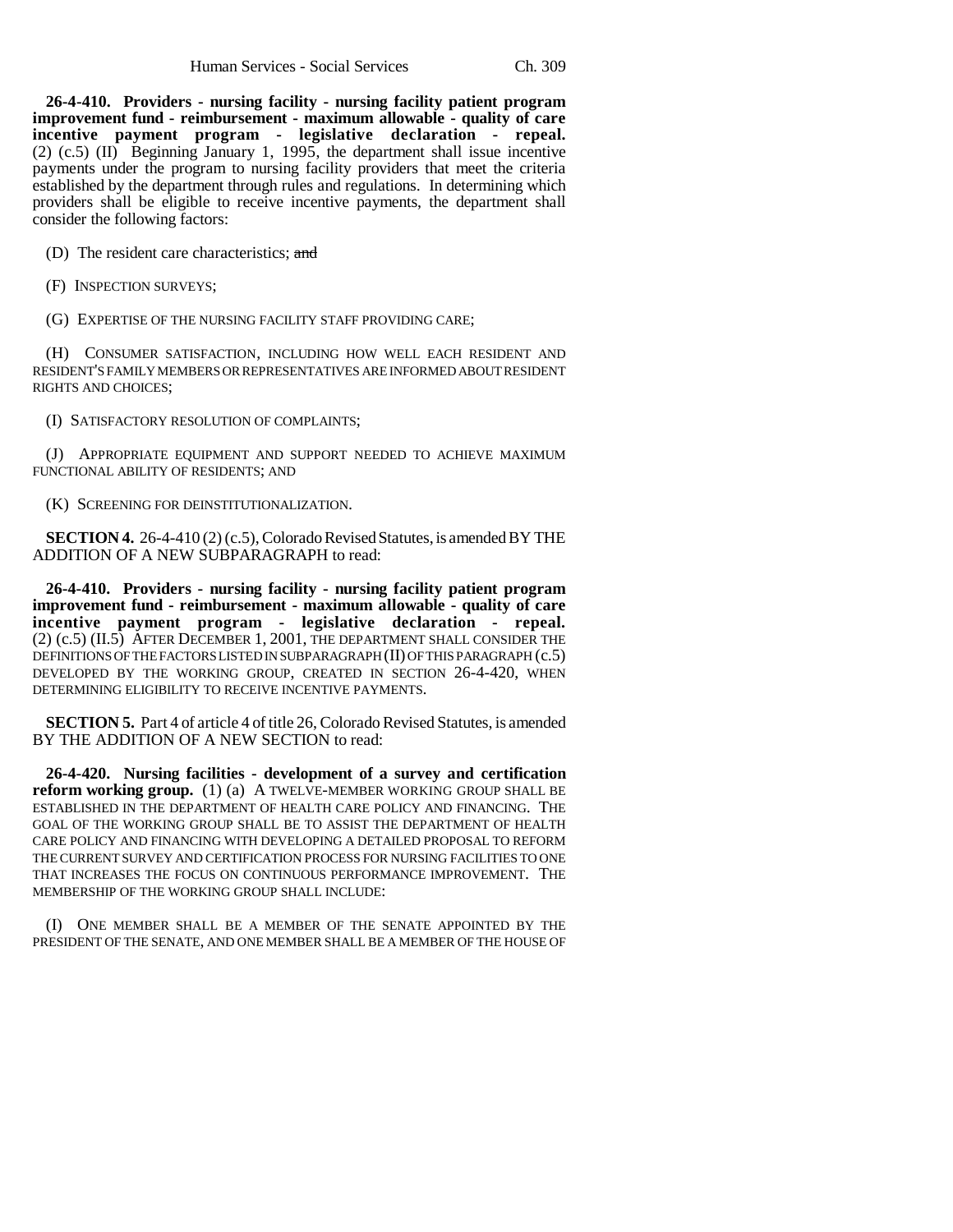REPRESENTATIVES APPOINTED BY THE SPEAKER OF THE HOUSE OF REPRESENTATIVES;

(II) THE EXECUTIVE DIRECTOR OF THE DEPARTMENT OF PUBLIC HEALTH AND ENVIRONMENT, OR THE EXECUTIVE DIRECTOR'S DESIGNEE;

(III) THE EXECUTIVE DIRECTOR OF THE DEPARTMENT OF HEALTH CARE POLICY AND FINANCING, OR THE EXECUTIVE DIRECTOR'S DESIGNEE;

(IV) THE EXECUTIVE DIRECTOR OF THE DEPARTMENT OF HUMAN SERVICES, OR THE EXECUTIVE DIRECTOR'S DESIGNEE;

(V) THE COLORADO STATE LONG-TERM CARE OMBUDSMAN;

(VI) ONE LICENSED PHYSICIAN AND ONE HEALTH CARE PROFESSIONAL, EACH OF WHOM ARE FAMILIAR WITH THE NEEDS OF PATIENTS IN LONG-TERM CARE FACILITIES, WHO SHALL BE SELECTED BY THE EXECUTIVE DIRECTOR OF THE DEPARTMENT OF PUBLIC HEALTH AND ENVIRONMENT;

(VII) TWO REPRESENTATIVES OF PROVIDERS OF LONG-TERM CARE SERVICES, WHO SHALL BE SELECTED BY THE DIRECTOR OF THE DEPARTMENT OF HEALTH CARE POLICY AND FINANCING;

(VIII) TWO REPRESENTATIVES OF ELDERLY AND DISABLED LONG-TERM CARE CONSUMERS FAMILIAR WITH THE NEEDS OF PATIENTS IN LONG-TERM CARE FACILITIES. THESE TWO REPRESENTATIVES SHALL BE SELECTED BY THE EXECUTIVE DIRECTOR OF THE DEPARTMENT OF HUMAN SERVICES.

(b) THE WORKING GROUP MEMBERS SHALL BE APPOINTED ON OR BEFORE JULY 1, 2001.

(c) THE DETAILED PERFORMANCE IMPROVEMENT MODEL DEVELOPED BY THE WORKING GROUP SHALL CONSIDER, BUT NOT BE LIMITED TO, ENHANCED PROBLEM RESOLUTION AND ENFORCEMENT IN POORLY PERFORMING FACILITIES; ONGOING COLLABORATIVE INVOLVEMENT WITH RESIDENTS, FAMILY MEMBERS, HEALTH SURVEYORS, OMBUDSMEN, AND OTHERS TO IDENTIFY AND MONITOR PERFORMANCE IMPROVEMENT GOALS; AND OFFERING INCENTIVES FOR PROVIDERS TO DELIVER AN ENHANCED QUALITY OF CARE AND QUALITY OF LIFE FOR RESIDENTS.

(d) THE WORKING GROUP SHALL EXAMINE OTHER STATES' AND COLORADO'S EXPERIENCES, AS WELL AS THE INPUT OF OTHER INDIVIDUALS AND ORGANIZATIONS WITHIN COLORADO WITH EXPERTISE IN THIS AREA, TO EVALUATE REWARDS AND ENFORCEMENT ACTIONS AND DETERMINE THEIR EFFECTIVENESS FOR IMPROVING AND PROMOTING THE QUALITY OF LIFE AND QUALITY OF CARE FOR RESIDENTS IN NURSING HOMES.

(e) THE WORKING GROUP SHALL COMMENCE WORK ON THE EFFECTIVE DATE OF THIS SECTION AND SHALL PRESENT THE COMPLETED DETAILED PROPOSAL, ALONG WITH PROPOSED LEGISLATION FOR THE SECOND REGULAR SESSION OF THE SIXTY-THIRD GENERAL ASSEMBLY, TO THE SENATE HEALTH, ENVIRONMENT, CHILDREN AND FAMILIES COMMITTEE; THE HOUSE HEALTH, ENVIRONMENT, WELFARE, AND INSTITUTIONS COMMITTEE; THE JOINT BUDGET COMMITTEE; AND THE LEGISLATIVE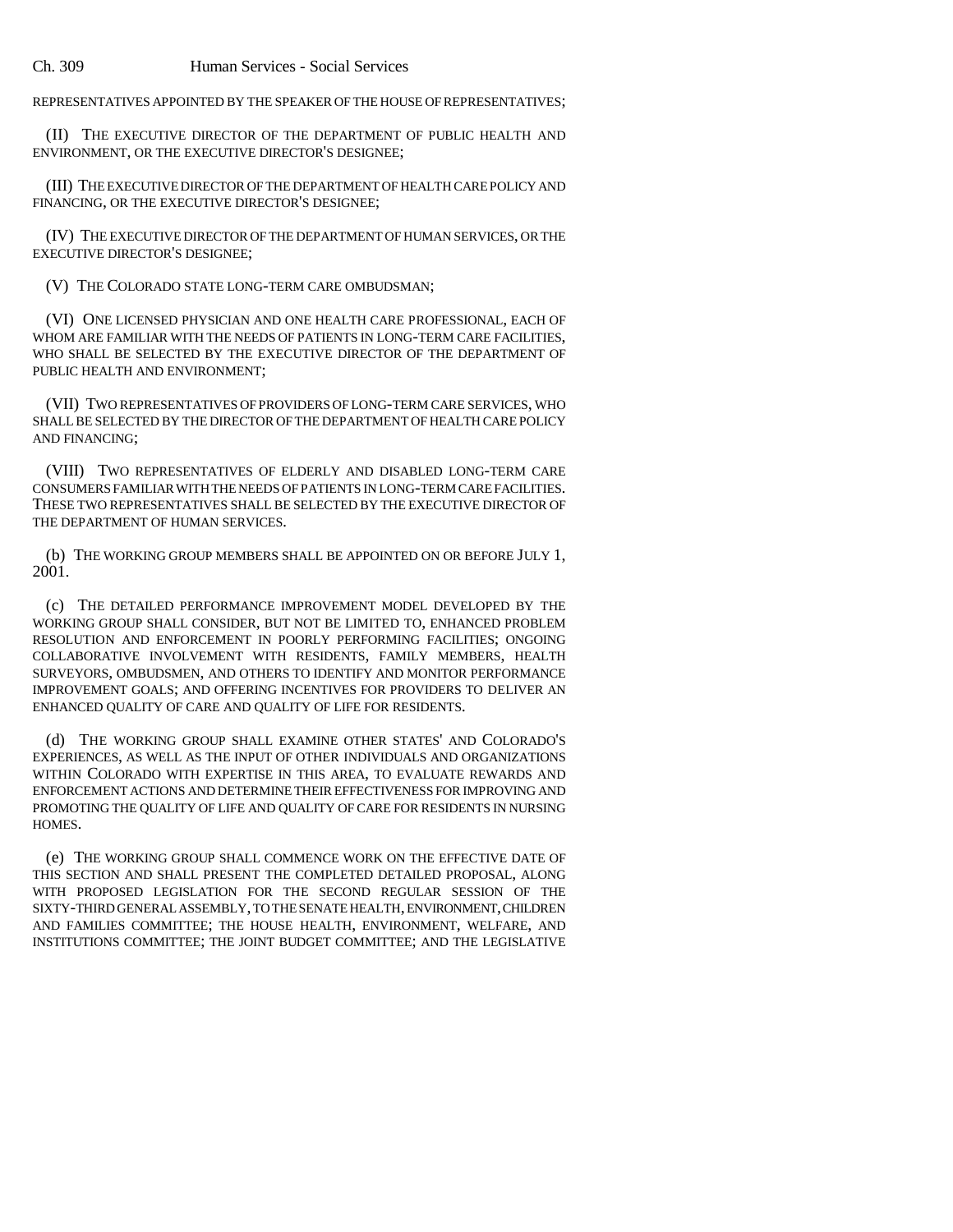AUDIT COMMITTEE NO LATER THAN DECEMBER 1, 2001.

(f) THE DEPARTMENT OF HEALTH CARE POLICY AND FINANCING AND THE DEPARTMENT OF PUBLIC HEALTH AND ENVIRONMENT ARE AUTHORIZED TO SEEK FROM THE APPROPRIATE FEDERAL AUTHORITIES OR AGENCIES ANY WAIVERS NECESSARY TO ALLOW THE IMPLEMENTATION OF A REFORMED SURVEY AND CERTIFICATION AND CONTINUOUS IMPROVEMENT PROCESS; EXCEPT THAT SUCH IMPLEMENTATION SHALL NOT OCCUR UNTIL APPROVED BY THE GENERAL ASSEMBLY BY BILL.

**SECTION 6.** 26-4-505 (3) (b) (I), Colorado Revised Statutes, is amended to read:

**26-4-505. Collection of penalties assessed against nursing facilities - creation of cash fund.** (3) (b) (I) The moneys in the fund are subject to annual appropriation by the general assembly to the department of health care policy and financing for the purposes set forth in section SECTIONS 25-1-107.5 AND 26-4-420, C.R.S.

**SECTION 7.** Appropriation - adjustments to the 2001 long bill. (1) In addition to any other appropriation, there is hereby appropriated, out of any moneys in the nursing home penalty cash fund created in section 26-4-505 (3) (a), Colorado Revised Statutes, not otherwise appropriated, to the department of health care policy and financing, for the fiscal year beginning July 1, 2001, the sum of twenty-five thousand dollars (\$25,000), or so much thereof as may be necessary, for the implementation of this act.

(2) In addition to any other appropriation, there is hereby appropriated, out of any moneys in the general fund not otherwise appropriated, to the department of health care policy and financing, medical programs administration, for the fiscal year beginning July 1, 2001, the sum of seventy-three thousand four dollars (\$73,004) and 1.0 FTE, or so much thereof as may be necessary, for the implementation of this act. Said sum shall be subject to the "(M)" notation as defined in the annual general appropriation act. In addition to said appropriation, the general assembly anticipates that, for the fiscal year beginning July  $\hat{1}$ ,  $\hat{2001}$ , the department of health care policy and financing will receive the sum of seventy-three thousand four dollars (\$73,004) in federal funds for the implementation of this act. Although the federal funds are not appropriated in this act, they are noted for the purpose of indicating the assumptions used relative to these funds. Said sums shall be allocated as follows:

(a) Forty-seven thousand four hundred thirty-five dollars (\$47,435) shall be for personal services;

(b) Ninety-four thousand six hundred twenty-seven dollars (\$94,627) shall be for contract services; and

(c) Three thousand nine hundred forty-six dollars (\$3,946) shall be for operating expenses.

(3) In addition to any other appropriation, there is hereby appropriated, out of any moneys in the general fund not otherwise appropriated, to the department of public health and environment, for allocation to the health facilities division, for the fiscal year beginning July 1, 2001, the sum of thirty-six thousand forty-three dollars (\$36,043) and 0.7 FTE, or so much thereof as may be necessary, for the